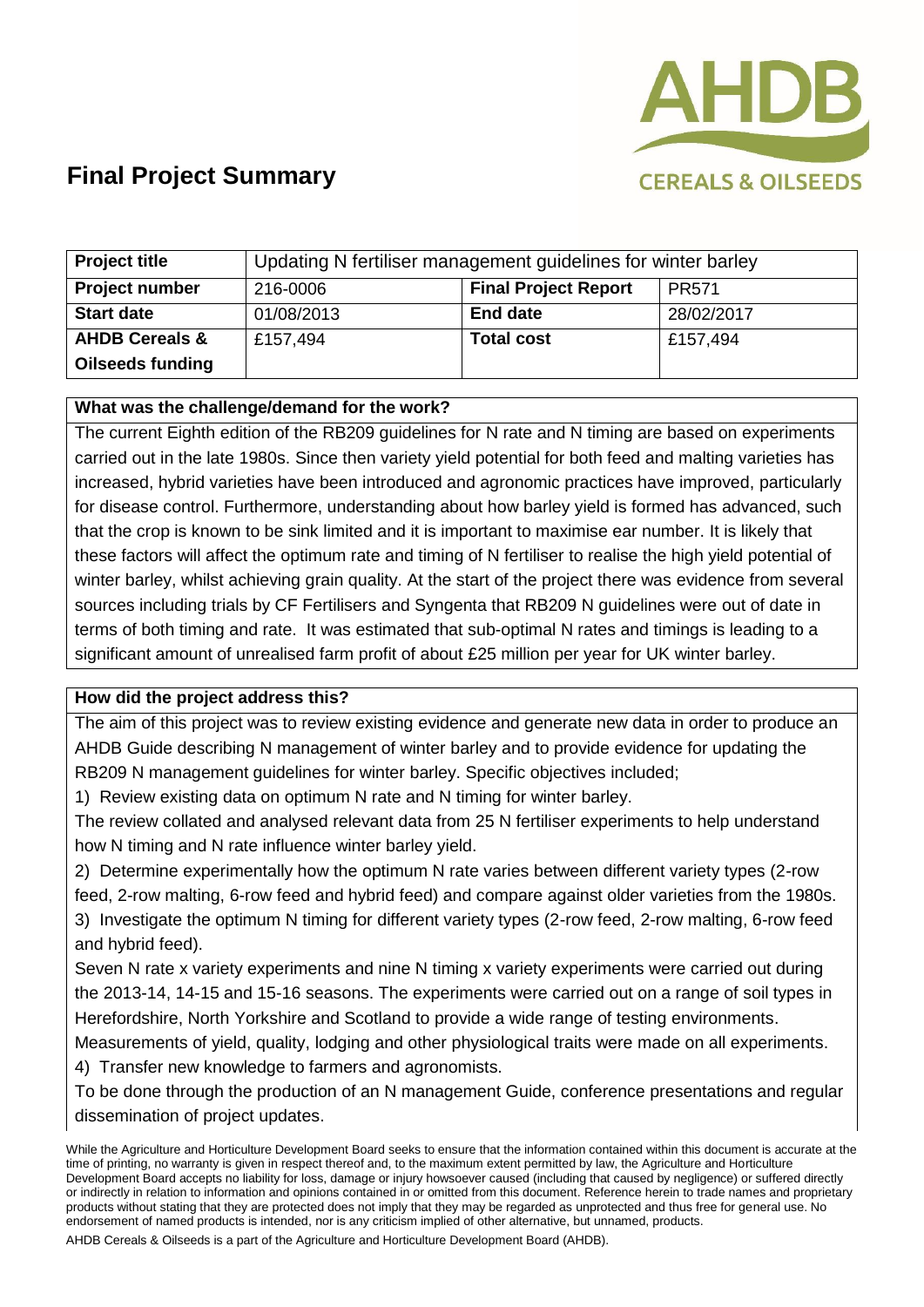

# **Final Project Summary**

### **What outputs has the project delivered?**

The project demonstrated that the 2010 edition of RB209 Fertiliser Guidelines underestimate the N fertiliser requirement for winter barley with a yield of more than the UK farm average winter barley yield of 6.5 t/ha. For each tonne of expected yield above 6.5 t/ha the crop was shown to require an additional 20 kg N/ha. The project showed that higher yielding feed and malting varieties required more N to achieve their full yield potential compared with lower yielding varieties. It was shown that N fertiliser timings should be earlier than recommended by the 2010 edition of RB209. A greater percentage of the total N should be applied before the start of stem extension (GS31). On average applying between 50% and 100% or the N at tillering to GS30 increased yield by 0.3 t/ha compared with applying the RB209 recommendation of about 30% of N before stem extension. All variety types investigated responded similarly to earlier N and there was no evidence that different N timings are required for specific varietal types.

The earlier N strategy described above reduced the grain N concentration by almost 0.1% which, together with the greater understanding of how N rate and N timing affects grain N developed by the project, will help growers to achieve malting specification. Earlier N timing had no negative effects on specific weight. Earlier N increased straw yield by 0.5 t/ha on average and increased height by several centimetres. The increase in height is likely to result in a greater lodging risk and the requirement of a robust PGR programme.

A guide summarising the best practice for N management of winter barley is being produced. The data generated by the project was used in the AHDB review of RB209 Fertiliser Manual. Key messages from the project were presented at the AHDB Agronomists conference, ADAS Farming Associations and the ADAS Technical update.

#### **Who will benefit from this project and why?**

Growers will benefit by being able to grow more profitable winter barley. Based on the results of this project it has been estimated that optimising N timing will lead to an increased gross margin over costs of £48/ha, rising to £58/ha where RB209 under-estimated the fertiliser N requirement by 40 kg N/ha, and rising further to £83/ha if the strategy enables the malting premium to be achieved. Agronomists will benefit by having more up to date N management guidance. Plant breeders and variety testers will benefit by understanding optimum N fertiliser management required to achieve yield potential. Maltsters will benefit by growers being able to achieve grain N targets more reliably.

While the Agriculture and Horticulture Development Board seeks to ensure that the information contained within this document is accurate at the time of printing, no warranty is given in respect thereof and, to the maximum extent permitted by law, the Agriculture and Horticulture Development Board accepts no liability for loss, damage or injury howsoever caused (including that caused by negligence) or suffered directly or indirectly in relation to information and opinions contained in or omitted from this document. Reference herein to trade names and proprietary products without stating that they are protected does not imply that they may be regarded as unprotected and thus free for general use. No endorsement of named products is intended, nor is any criticism implied of other alternative, but unnamed, products.

AHDB Cereals & Oilseeds is a part of the Agriculture and Horticulture Development Board (AHDB).